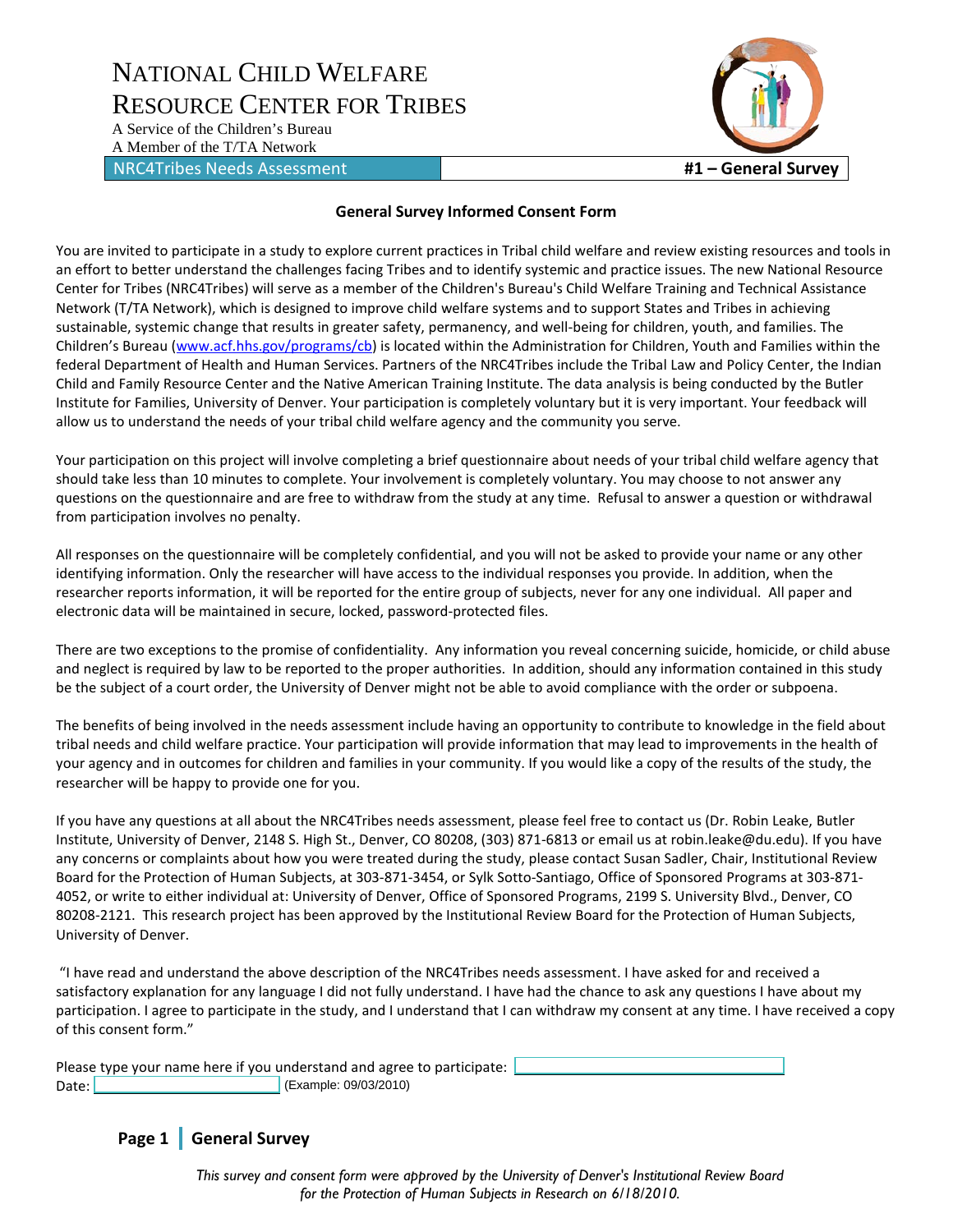

#### **Section 1A: Tribal Child Welfare Services**

*These questions are about the capacity and infrastructure of your child welfare services. Your answers to these questions provide information that will help us in designing/developing training and technical assistance resources and delivery methods to meet tribal needs.*

|    | 1. Who provides <i>child welfare services</i> for American Indian/Alaskan Native children in your Tribal  |
|----|-----------------------------------------------------------------------------------------------------------|
|    | service area? (Please check all that apply)                                                               |
|    | Tribal Child Welfare Program                                                                              |
|    | Bureau of Indian Affairs (BIA) Child Welfare Program                                                      |
|    | State/County Child Welfare Program                                                                        |
|    | Private Agency or Non-Profit Corporation Child Welfare Program                                            |
|    | Other: Please describe                                                                                    |
|    | Don't know                                                                                                |
|    |                                                                                                           |
| 2. | How many people are employed who provide child welfare services for your tribe?                           |
|    | One-person office                                                                                         |
|    | 2-5 staff                                                                                                 |
|    | $6-10$ staff                                                                                              |
|    | 11-20 staff                                                                                               |
|    | More than 20 staff                                                                                        |
|    | Don't know                                                                                                |
|    |                                                                                                           |
| 3. | Does your Tribal Child Welfare agency have an Indian Child Welfare Act (ICWA) program?                    |
|    | Don't know<br> Yes<br>No                                                                                  |
|    |                                                                                                           |
|    |                                                                                                           |
|    | 4. Does the State/County have identified workers who manage ICWA cases?                                   |
|    | Don't know<br>No<br>Yes                                                                                   |
|    |                                                                                                           |
|    |                                                                                                           |
|    | 5. Does your Tribe actively manage cases in collaboration with state/county workers?                      |
|    | Yes<br>No<br>Don't know                                                                                   |
|    |                                                                                                           |
|    |                                                                                                           |
|    | Section 1B: Children's Bureau Federal Funding (IV-B and IV-E) for Tribal Child Welfare Services           |
|    | These questions provide information about the capacity and infrastructure of your child welfare services. |
|    |                                                                                                           |
|    | <b>Development Into The Theory Contracts</b>                                                              |
|    |                                                                                                           |

6. Do you know what Title IV-B funding is?  $\vert$  Yes  $\vert$   $\vert$  No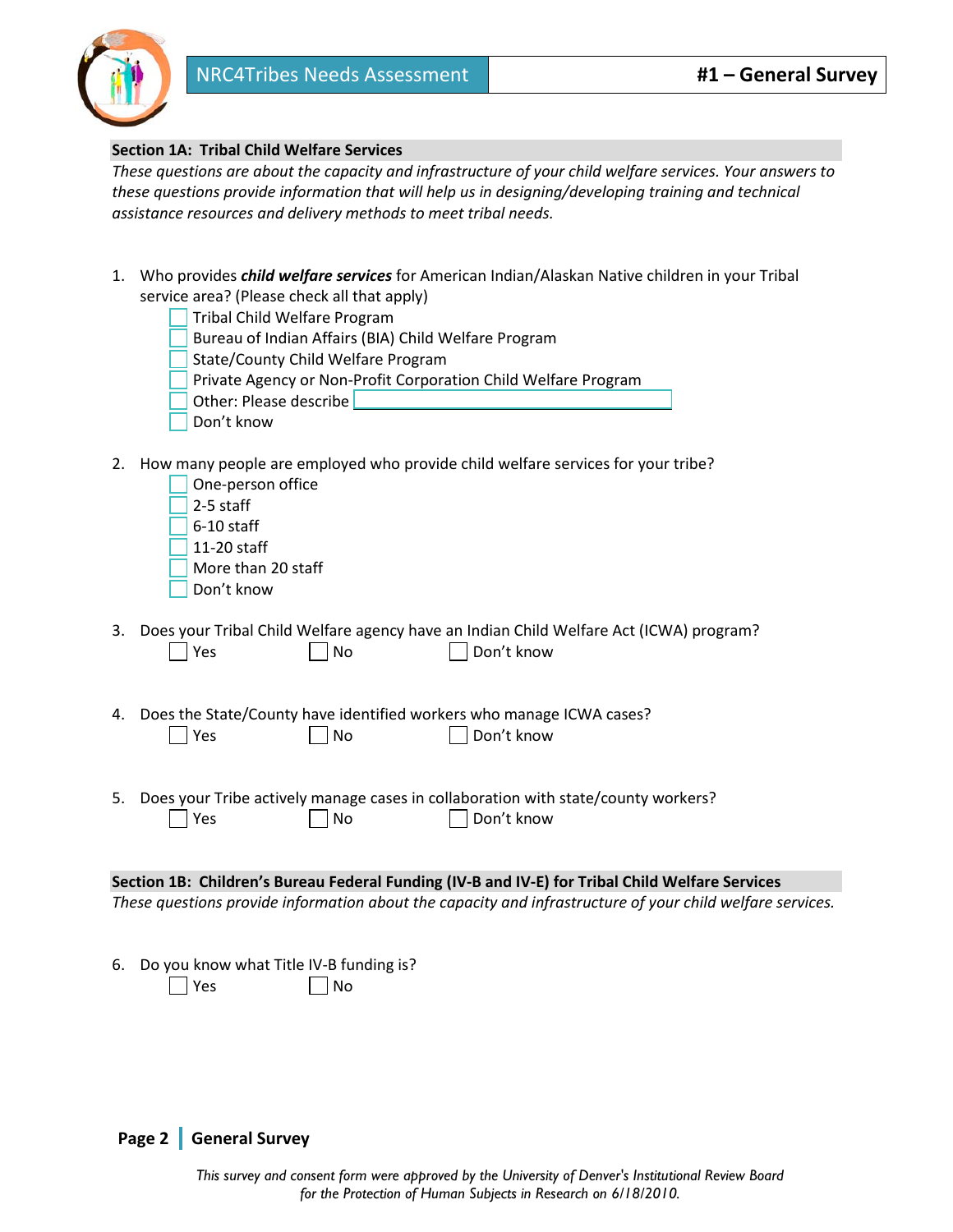

*If No, here is a definition of Title IV-B funding:* 

*Please note that (1) Title IV-B subpart I provides grants to states and tribes for programs directed toward the goal of keeping families together by promoting the safety, permanence and well-being of children in foster care and adoptive families; and (2) Title IV-B subpart 2 provides grants to prevent the unnecessary separation of children from their families, improve the quality of care and services to children and their families, and ensure permanency for children by reuniting them with their parents, by adoption or by another permanent living arrangement. IV-B funds are available to tribes according to a formula that is based on population and according to a 5 year Plan. A match is required. Please move on to question #9.*

*If Yes, please answer questions 7 and 8:*

|     |           | 7. Does your Tribe receive federal Title IV-B funding from the Federal Department of Health and |
|-----|-----------|-------------------------------------------------------------------------------------------------|
|     |           | Human Services, Administration for Children and Families, Children's Bureau?                    |
| Yes | $\Box$ No | Don't know                                                                                      |

8. If your Tribe does not receive federal Title IV-B funding, why not? (Please check all that apply) Not eligible

| $\perp$ IV-B development process is too time-consuming/difficult for the amount of funding |
|--------------------------------------------------------------------------------------------|
|                                                                                            |

We do not know enough about it to apply for the funding

| We are not interested   |
|-------------------------|
| Other (please describe) |

9. Do you know what Title IV-E funding is?

| $\Box$ Yes | $\Box$ No |
|------------|-----------|
|            |           |

*If No, here is a definition of Title IV-E funding:* 

*Please note that Federal IV-E funding provides reimbursement for a percentage of certain child welfare agency cost, specifically foster care maintenance, administration and training. A match is required depending upon the reimbursement category. It has been available to tribes through a IV-E agreement with the state and now directly from the federal government in accordance with an approved Tribal Title IV-E Plan. Please move on to Section 1C, question #13.*

*If Yes, please answer this question:*

|            |           | 10. Does your Tribe receive federal Title IV-E funding through a Tribal/State IV-E agreement? |
|------------|-----------|-----------------------------------------------------------------------------------------------|
| $\Box$ Yes | $\Box$ No | Don't know                                                                                    |

## *If you answered Yes or Don't know to question #10, please move on to question #12.*

|           |           | If you answered No to question #11, please answer this question: |                                                                                                 |  |
|-----------|-----------|------------------------------------------------------------------|-------------------------------------------------------------------------------------------------|--|
|           |           |                                                                  | 11. Is your Tribe considering (or "have a plan to") establishing a Tribal/State IV-E agreement? |  |
| $ $   Yes | $\Box$ No | $\Box$ Maybe                                                     | Don't know                                                                                      |  |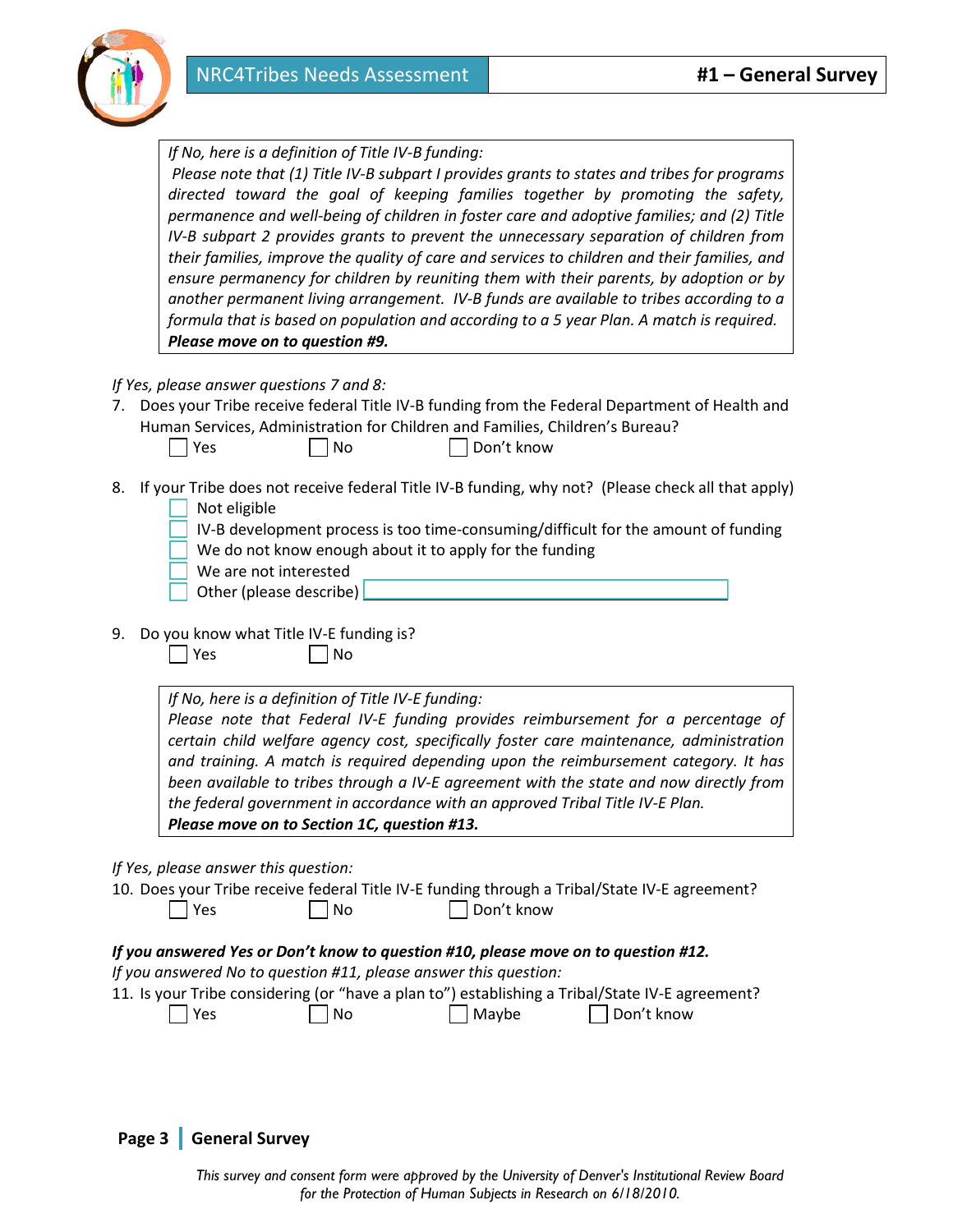|  |  |  | NRC4Tribes Needs Assessment |  |
|--|--|--|-----------------------------|--|
|--|--|--|-----------------------------|--|

| 11a. If yes, please describe why:    |  |  |
|--------------------------------------|--|--|
|                                      |  |  |
|                                      |  |  |
|                                      |  |  |
|                                      |  |  |
|                                      |  |  |
| 11b. If no, please describe why not: |  |  |
|                                      |  |  |
|                                      |  |  |
|                                      |  |  |
|                                      |  |  |
|                                      |  |  |
|                                      |  |  |

| <b>Federal Government?</b><br>Yes | No | Maybe | Don't know |  |
|-----------------------------------|----|-------|------------|--|
| 12a. If yes, please describe why: |    |       |            |  |
|                                   |    |       |            |  |
|                                   |    |       |            |  |
|                                   |    |       |            |  |
|                                   |    |       |            |  |
|                                   |    |       |            |  |
|                                   |    |       |            |  |

*12a. If yes, please describe why:*

**Page 4 General Survey**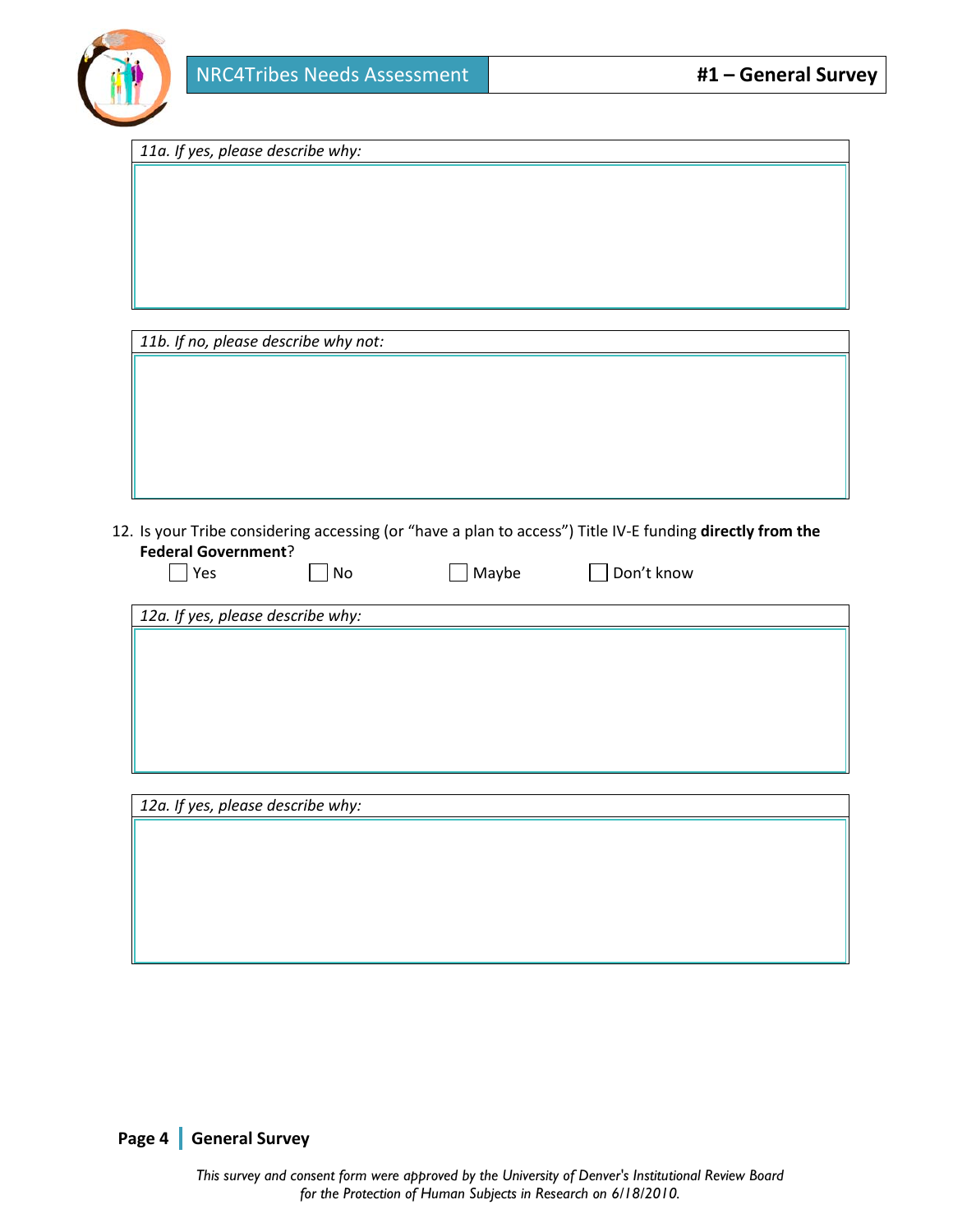

### **Section 1C: Law Enforcement and Courts**

*These questions provide information concerning two other entities that handle child welfare cases - law enforcement and courts.* 

| 13. Who provides law enforcement services for your Tribe? (Please check all that apply)                  |
|----------------------------------------------------------------------------------------------------------|
| <b>Tribal Law Enforcement</b>                                                                            |
| Bureau of Indian Affairs (BIA) Law Enforcement                                                           |
| Federal Bureau of Investigation (FBI)                                                                    |
| <b>State/County Law Enforcement</b>                                                                      |
| Other: Please describe                                                                                   |
| Don't know                                                                                               |
|                                                                                                          |
| 14. Does your Tribe have a Tribal Court that handles child welfare cases (including ICWA cases)?         |
| Don't know<br>No<br>Yes                                                                                  |
|                                                                                                          |
| 15. Which court system handles the majority of your Tribe's child welfare cases (including ICWA cases)?  |
| State/County court<br>Don't know<br>Tribal court                                                         |
|                                                                                                          |
| 16. Who presents child welfare cases in court on behalf of your child welfare program? (Please check all |
| that apply)                                                                                              |
| <b>Tribal attorney</b>                                                                                   |
| Tribal court advocate (non-lawyer)                                                                       |
| Child Welfare Agency Director/Supervisor                                                                 |
| Child Welfare Worker                                                                                     |
| Other                                                                                                    |
|                                                                                                          |
| 17. Are there jurisdictional disputes concerning which government (tribal, state, or federal) handles    |
| child welfare cases in your community?                                                                   |
| Frequently<br>Rarely<br>Sometimes<br>Don't know                                                          |
|                                                                                                          |
| 18. If there are jurisdictional disputes concerning child welfare cases in your community, who do these  |
| jurisdictional disputes concern? (Please check all that apply)                                           |
| Which <i>child welfare agency</i> handles the case                                                       |
| Which law enforcement agency handles the case                                                            |
| Which court system handles the case                                                                      |
| Other: Please describe                                                                                   |
| Don't know                                                                                               |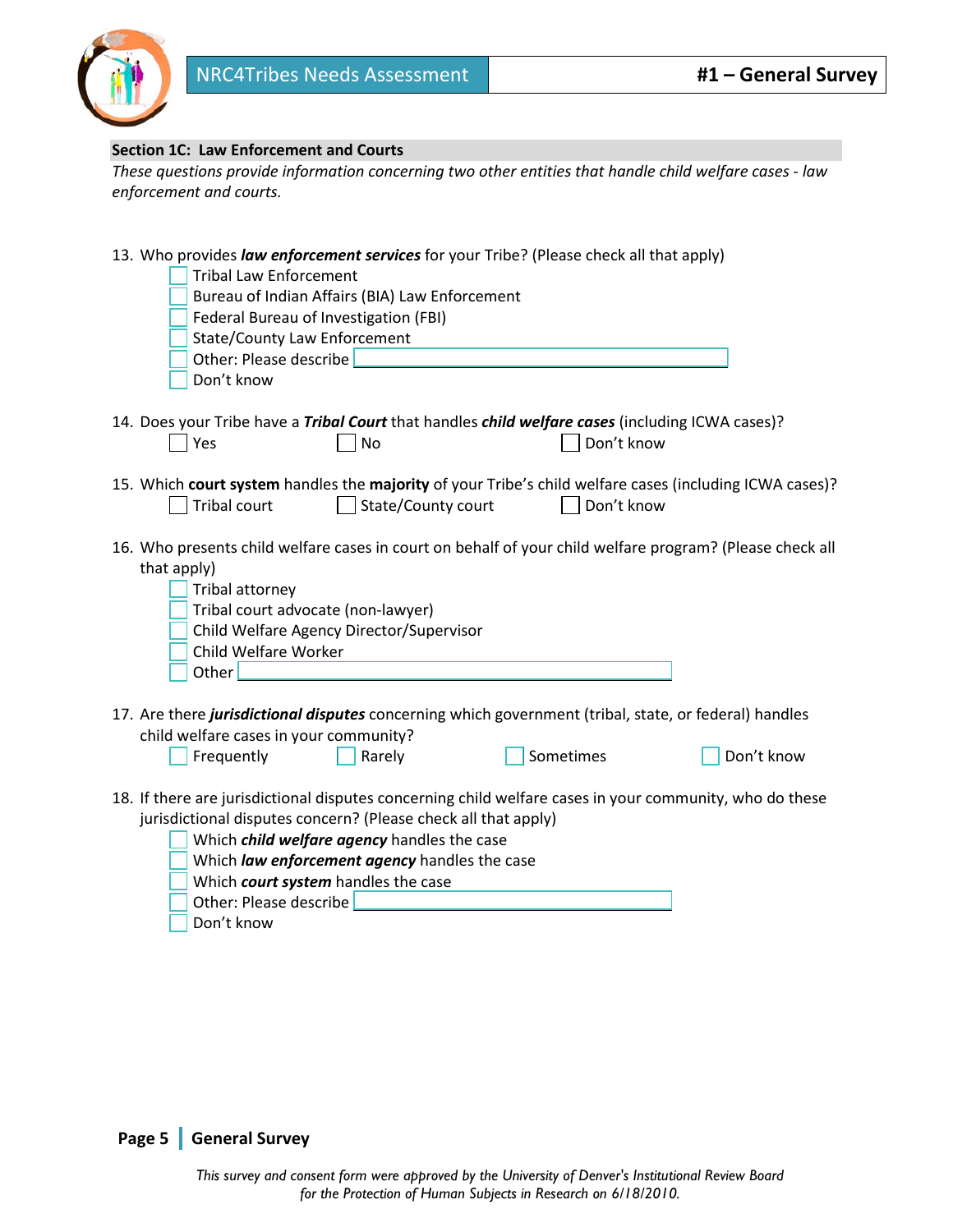

#### **Section 2: Training and Technical Assistance**

*This Section will help us to identify some specific training and technical assistance needs.*

| <b>Child Welfare Agency Resources:</b><br>Please rate the extent to which each of the following<br>categories is an area of strength or an area of need for<br>training and technical Assistance (T/TA) for your Tribal<br>Child Welfare program or Agency.                               | <b>Critical</b><br>need area<br>for T/TA | <b>Moderate</b><br>need area<br>for T/TA | <b>Strength</b><br>area<br>(little or<br>no need<br>for T/TA) | Don't<br>know |
|-------------------------------------------------------------------------------------------------------------------------------------------------------------------------------------------------------------------------------------------------------------------------------------------|------------------------------------------|------------------------------------------|---------------------------------------------------------------|---------------|
| <b>Child Welfare Services:</b>                                                                                                                                                                                                                                                            |                                          |                                          |                                                               |               |
| Child Welfare policies, procedures and practice model                                                                                                                                                                                                                                     |                                          |                                          |                                                               |               |
| Use of assessment tools (safety, risk, well-being) for<br>decision-making                                                                                                                                                                                                                 |                                          |                                          |                                                               |               |
| In-Home Services (placement prevention and/or post<br>reunification)                                                                                                                                                                                                                      |                                          |                                          |                                                               |               |
| Case Plan development and monitoring                                                                                                                                                                                                                                                      |                                          |                                          |                                                               |               |
| <b>Reunification Services</b>                                                                                                                                                                                                                                                             |                                          |                                          |                                                               |               |
| Permanency options for children and families (adoption,<br>guardianship, customary/cultural adoption)                                                                                                                                                                                     |                                          |                                          |                                                               |               |
| Recruitment and retention of resource families (including<br>kinship)                                                                                                                                                                                                                     |                                          |                                          |                                                               |               |
| Independent Living/Transitional Living services for youth                                                                                                                                                                                                                                 |                                          |                                          |                                                               |               |
| Traditional activities that support and strengthen families                                                                                                                                                                                                                               |                                          |                                          |                                                               |               |
| Child Protection teams (child welfare based)                                                                                                                                                                                                                                              |                                          |                                          |                                                               |               |
| Multidisciplinary teams (prosecution based)                                                                                                                                                                                                                                               |                                          |                                          |                                                               |               |
| Other (please describe):                                                                                                                                                                                                                                                                  |                                          |                                          |                                                               |               |
| <b>Legal and Judicial Services:</b>                                                                                                                                                                                                                                                       |                                          |                                          |                                                               |               |
| <b>Tribal Child Welfare Code Revisions</b><br>(Providing child welfare laws separate from juvenile delinquency;<br>incorporating Tribal custom and tradition such as customary<br>adoption, Tribal specific placement preferences, and legal<br>infrastructure for Title IV-E compliance) |                                          |                                          |                                                               |               |
| <b>Indian Child Welfare Act (ICWA):</b>                                                                                                                                                                                                                                                   |                                          |                                          |                                                               |               |
| ICWA training for state/county CW staff                                                                                                                                                                                                                                                   |                                          |                                          |                                                               |               |
| ICWA training for Tribal court staff                                                                                                                                                                                                                                                      |                                          |                                          |                                                               |               |
| ICWA training for Tribal CW staff                                                                                                                                                                                                                                                         |                                          |                                          |                                                               |               |

**Page 6 General Survey**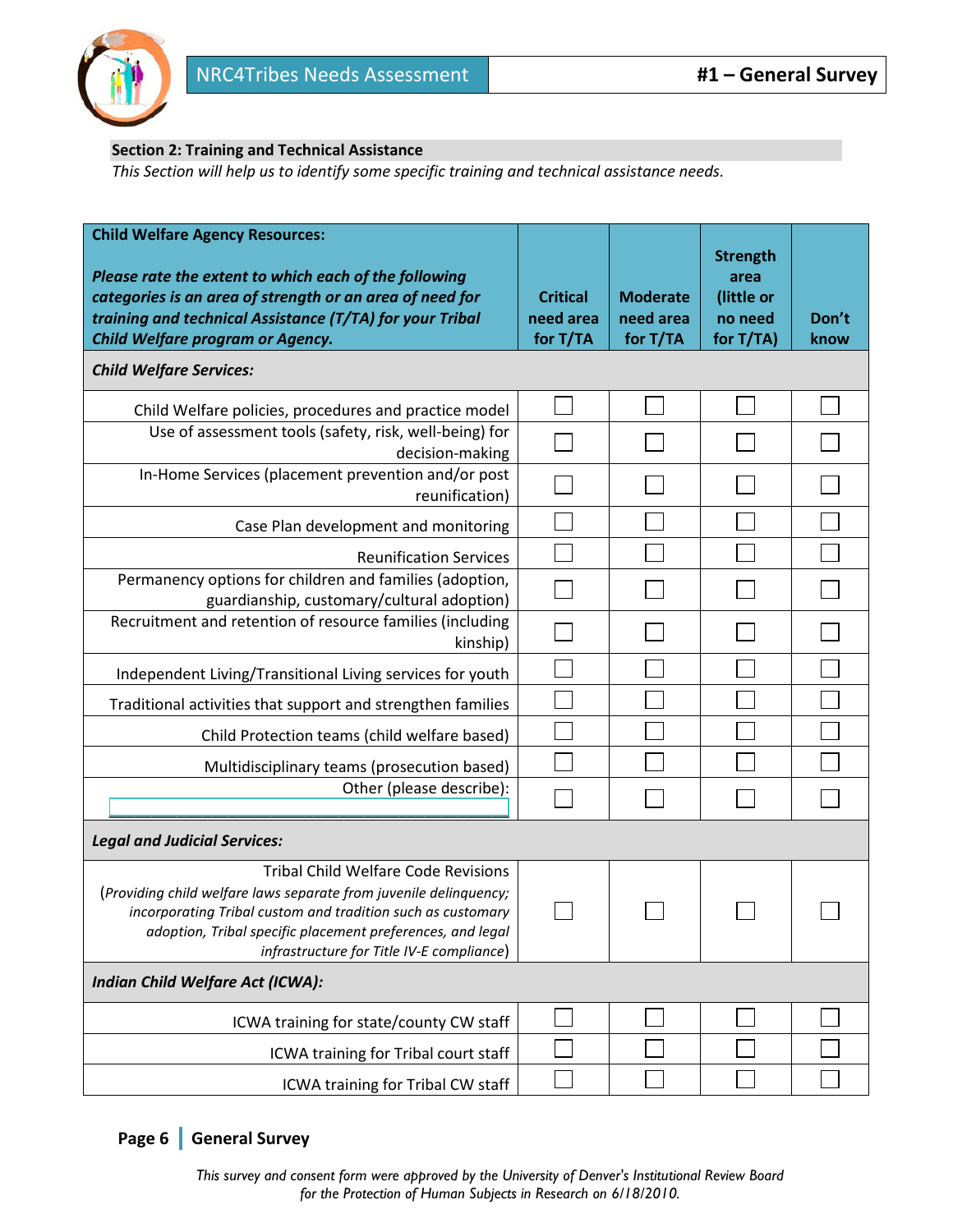NRC4Tribes Needs Assessment **#1 – General Survey**

| <b>Child Welfare Agency Resources:</b><br>Please rate the extent to which each of the following<br>categories is an area of strength or an area of need for<br>training and technical Assistance (T/TA) for your Tribal<br>Child Welfare program or Agency. | <b>Critical</b><br>need area<br>for T/TA | <b>Moderate</b><br>need area<br>for T/TA | <b>Strength</b><br>area<br>(little or<br>no need<br>for T/TA) | Don't<br>know |
|-------------------------------------------------------------------------------------------------------------------------------------------------------------------------------------------------------------------------------------------------------------|------------------------------------------|------------------------------------------|---------------------------------------------------------------|---------------|
| Indian Child Welfare Act (ICWA):                                                                                                                                                                                                                            |                                          |                                          |                                                               |               |
| Qualified expert witness training                                                                                                                                                                                                                           |                                          |                                          |                                                               |               |
| <b>ICWA Policies and Procedures</b>                                                                                                                                                                                                                         |                                          |                                          |                                                               |               |
| Establishment of Tribal-specific Placement Priorities                                                                                                                                                                                                       |                                          |                                          |                                                               |               |
| Court orders and legal procedures                                                                                                                                                                                                                           |                                          |                                          |                                                               |               |
| Guardian ad Litem (GAL) and/or Court Appointed Special<br>Advocate (CASA) assigned to CW cases                                                                                                                                                              |                                          |                                          |                                                               |               |
| State/County and federal court system                                                                                                                                                                                                                       |                                          |                                          |                                                               |               |
| Other (please describe):                                                                                                                                                                                                                                    |                                          |                                          |                                                               |               |
| <b>Organizational Effectiveness:</b>                                                                                                                                                                                                                        |                                          |                                          |                                                               |               |
| Agency vision, mission and values                                                                                                                                                                                                                           |                                          |                                          |                                                               |               |
| Staff recruitment/retention                                                                                                                                                                                                                                 |                                          |                                          |                                                               |               |
| Clear job descriptions and staff performance measures                                                                                                                                                                                                       |                                          |                                          |                                                               |               |
| New worker (core) trainings for workers                                                                                                                                                                                                                     |                                          |                                          |                                                               |               |
| Training and development for experienced staff                                                                                                                                                                                                              |                                          |                                          |                                                               |               |
| Supervisor training                                                                                                                                                                                                                                         |                                          |                                          |                                                               |               |
| State, regional or national Peer Networks for staff                                                                                                                                                                                                         |                                          |                                          |                                                               |               |
| <b>Leadership Training</b>                                                                                                                                                                                                                                  |                                          |                                          |                                                               |               |
| Workload issues                                                                                                                                                                                                                                             |                                          |                                          |                                                               |               |
| Workplace morale                                                                                                                                                                                                                                            |                                          |                                          |                                                               |               |
| <b>Burnout/Vicarious trauma</b>                                                                                                                                                                                                                             |                                          |                                          |                                                               |               |
| Partnering with community members, Tribal Council and<br>Elders                                                                                                                                                                                             |                                          |                                          |                                                               |               |
| Developing community partnerships                                                                                                                                                                                                                           |                                          |                                          |                                                               |               |
| Data-informed decision-making                                                                                                                                                                                                                               |                                          |                                          |                                                               |               |
| Community outreach and awareness activities                                                                                                                                                                                                                 |                                          |                                          |                                                               |               |
| Other (please describe):                                                                                                                                                                                                                                    |                                          |                                          |                                                               |               |

**Page 7 General Survey**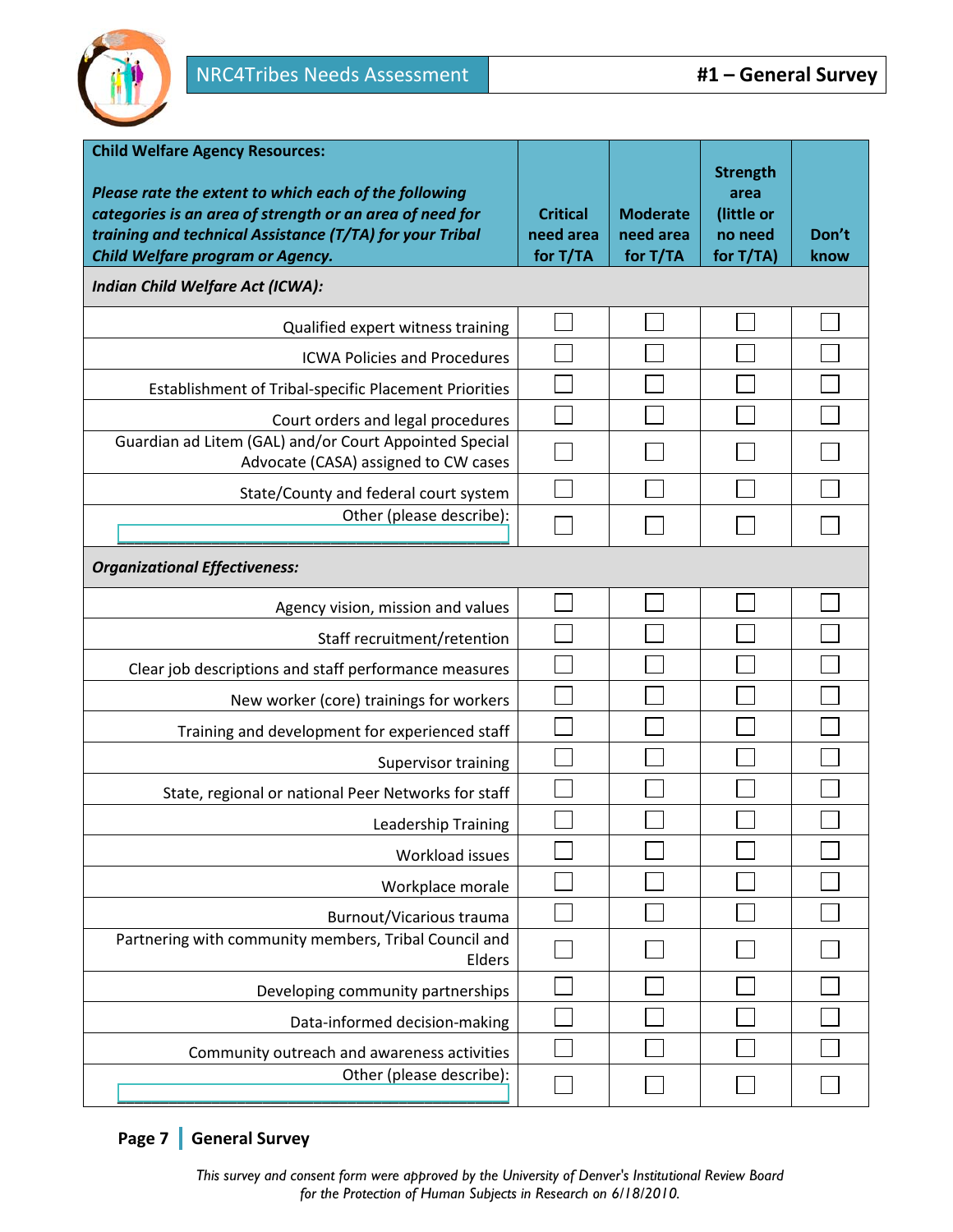NRC4Tribes Needs Assessment **#1 – General Survey**

| <b>Child Welfare Agency Resources:</b><br>Please rate the extent to which each of the following<br>categories is an area of strength or an area of need for<br>training and technical Assistance (T/TA) for your Tribal<br><b>Child Welfare program or Agency.</b> | <b>Critical</b><br>need area<br>for T/TA | <b>Moderate</b><br>need area<br>for T/TA | <b>Strength</b><br>area<br>(little or<br>no need<br>for T/TA) | Don't<br>know |
|--------------------------------------------------------------------------------------------------------------------------------------------------------------------------------------------------------------------------------------------------------------------|------------------------------------------|------------------------------------------|---------------------------------------------------------------|---------------|
| <b>Systems of Care Principles:</b>                                                                                                                                                                                                                                 |                                          |                                          |                                                               |               |
| Engaging families and youth                                                                                                                                                                                                                                        |                                          |                                          |                                                               |               |
| Partnering with Tribal, federal and State/County agencies<br>to assure culturally competent service plans                                                                                                                                                          |                                          |                                          |                                                               |               |
| Family decision-making processes (FGDM, FGC, FUM)                                                                                                                                                                                                                  |                                          |                                          |                                                               |               |
| Addressing historical trauma                                                                                                                                                                                                                                       |                                          |                                          |                                                               |               |
| Maintaining cultural values                                                                                                                                                                                                                                        |                                          |                                          |                                                               |               |
| Other (please describe):                                                                                                                                                                                                                                           |                                          |                                          |                                                               |               |
| <b>Data Collection and Technology:</b>                                                                                                                                                                                                                             |                                          |                                          |                                                               |               |
| Automated case management and data system                                                                                                                                                                                                                          |                                          |                                          |                                                               |               |
| Computer equipment (hardware and software)                                                                                                                                                                                                                         |                                          |                                          |                                                               |               |
| Improved service monitoring and outcomes tracking system                                                                                                                                                                                                           |                                          |                                          |                                                               |               |
| Data Analysis                                                                                                                                                                                                                                                      |                                          |                                          |                                                               |               |
| Cross-systems data sharing                                                                                                                                                                                                                                         |                                          |                                          |                                                               |               |
| Selecting data systems and/or data system vendors                                                                                                                                                                                                                  |                                          |                                          |                                                               |               |
| Other (please describe):                                                                                                                                                                                                                                           |                                          |                                          |                                                               |               |

| <b>Community Resources</b>                                                             |            |           |               |
|----------------------------------------------------------------------------------------|------------|-----------|---------------|
| In your community, please indicate Availability of Services in the<br>following areas: | <b>Yes</b> | <b>No</b> | Don't<br>know |
| Substance abuse                                                                        |            |           |               |
| Mental health                                                                          |            |           |               |
| Domestic violence                                                                      |            |           |               |
| Faith-based services                                                                   |            |           |               |
| Education services (Headstart, GED Programs, Special education)                        |            |           |               |
| <b>Group Living</b>                                                                    |            |           |               |
| Wraparound services                                                                    |            |           |               |

# **Page 8 General Survey**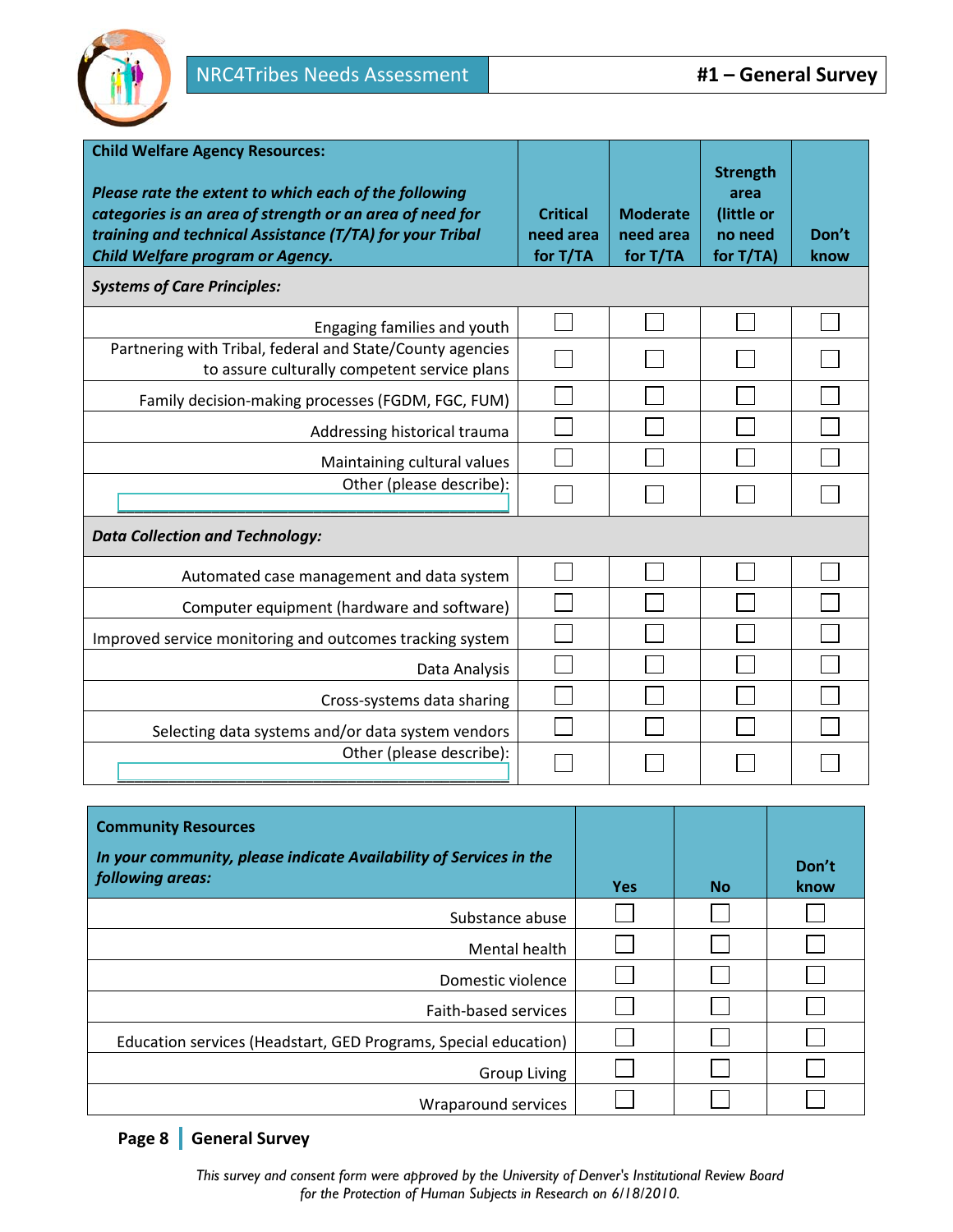| <b>Community Resources</b>                                                             |            |           |               |
|----------------------------------------------------------------------------------------|------------|-----------|---------------|
| In your community, please indicate Availability of Services in the<br>following areas: | <b>Yes</b> | <b>No</b> | Don't<br>know |
| Developmental disabilities                                                             |            |           |               |
| <b>Family Support Services</b>                                                         |            |           |               |
| Transportation                                                                         |            |           |               |
| <b>Housing</b>                                                                         |            |           |               |

**1. In your opinion, what training or technical assistance support would be most helpful to strengthen your child welfare program?**

**2. Please describe any innovative strategies that your Tribe's child welfare program has developed, especially those that incorporate Tribal custom and tradition in the child welfare program.**

**Page 9 General Survey**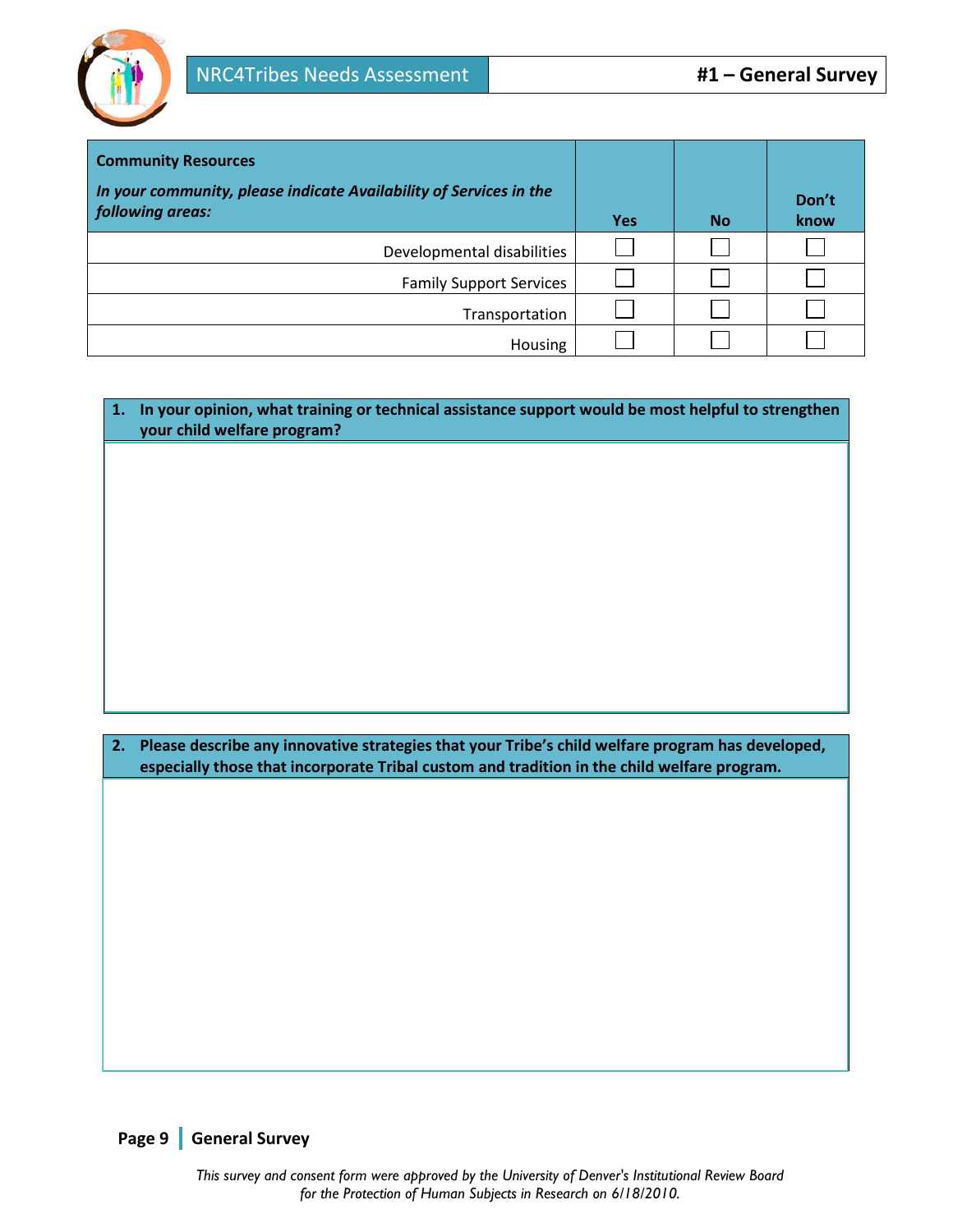

| 3. Please provide any other comments about your child welfare services and/or training and<br>technical assistance needs. |
|---------------------------------------------------------------------------------------------------------------------------|
|                                                                                                                           |

#### **Section 3: About You**

*This Section provides us with general information that tells us who has completed this questionnaire and helps us to understand your relationship to Tribal child welfare services. All questions are optional.* 

| 1. Please write the State where most of your reservation land lies: |  |
|---------------------------------------------------------------------|--|
|---------------------------------------------------------------------|--|

- 2. Name of Tribe:
- 3. What is the approximate size of your enrolled Tribal population?
	- Less than 250 250 to 500 500 to 1,000 **1,000 or less** 1,000 to 5,000 5000 to 10,000 10,000 to 20,000 More than 20,000
	- Don't know
- 4. What is your job title and/or Tribal community position? (Please check all that apply)
	- Tribal Child Welfare Agency (please check one of the following):
		- Senior Management Staff
		- Mid-Level Management Staff
		- **Direct Service Staff**
	- Tribal Law Enforcement
	- Tribal Court Personnel (Judge, Prosecutor, Clerk, etc.)
	- Tribal Leader (Elected and/or Traditional)

## **Page 10 General Survey**

*This survey and consent form were approved by the University of Denver's Institutional Review Board for the Protection of Human Subjects in Research on 6/18/2010.*